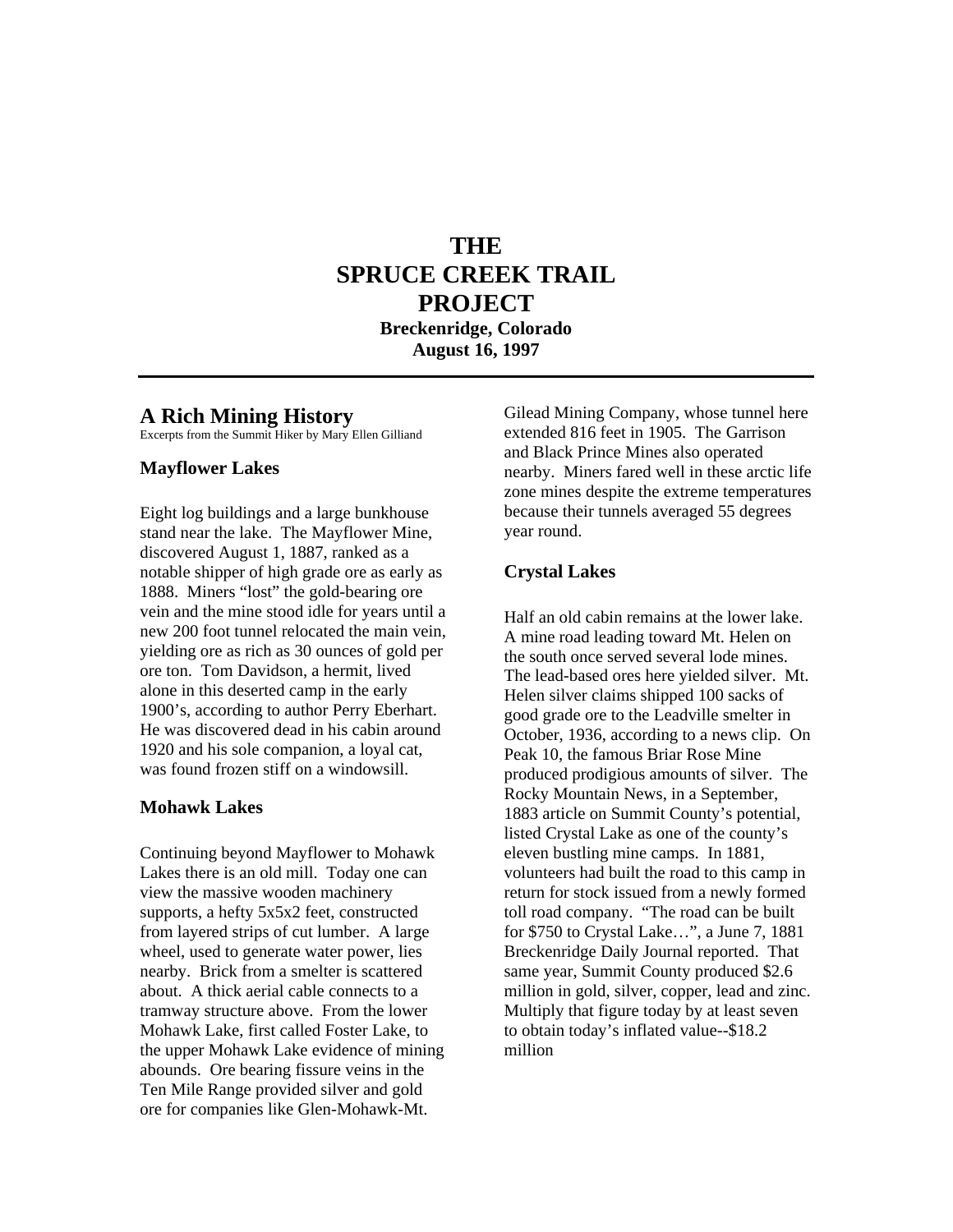

Spruce Creek Trail is located in the Arapaho National Forest. Spruce Creek Trail leads to several popular destinations in the Ten Mile Range. One can hike to the Mayflower Lakes, at the base of Mount Helen (13,164 ft.), and continue on to the Mohawk Lakes below Pacific Peak (13,950 ft.), or you can head toward the intersection with the Wheeler National Recreation Trail and then climb to the Crystal Lakes under Crystal Peak (13,852 ft.). The ease of access and close proximity makes this an extremely popular trailhead for locals and visitors to our county. The users are primarily hikers, mountain bikers and some equestrians.

We will be working on the 2.5 mile section to the Wheeler Trail junction. Portions of the trail have become severely eroded and boggy in spots. The trail construction will include bog bridges, a turnpike, a small reroute and general drainage maintenance. To accomplish all of this you will be teamed up with NRV trained crew leaders.

This trail serves an increasing number of recreationalists drawn to this area by the historic mining ruins, beautiful waterfalls, spectacular views, and the sheer beauty of winding mountain trails. This is a very special trail that needs special help. This project is Phase I of a multi-phase project.



The US Forest Service, Dillon Ranger District, in conjunction with Nature's Resource Volunteers and the Summit Fat Tire Society have agreed to undertake this 2.5 mile reconstruction project.

NRV takes the leading role on this project in providing food, resource and logistics.

Nature's Resource Volunteers is a not-forprofit organization, located in Summit County, whose mission is to instill in Coloradans a personal sense of responsibility, thereby creating an active hands-on stewardship of our lands and resources. Our goals are to address environmental concerns (wetlands, environmental education, wildlife education, riparian areas), construct and reconstruct trails that provide for a wide variety of use and a quality experience, and promote a tangible means for our visitors and residents to take personal ownership for their trails and public lands.

The Summit Fat Tire Society offers technical, logistical, and financial support to solve a complex problem. SFTS, founded in 1990, is a nonprofit, membership organization dedicated to supporting mountain bike opportunities in Summit County through education, advocacy, trail projects and social activities. They are a bunch of no-frills folks that love to mountain bike and care deeply about the local trail system. They act as an organized spokesgroup for mountain bikers, build and repair trails, educate bikers about responsible riding practices, work to preserve local trails and keep them open to mountain bikes, speak out for their sport, and ride a lot!

We are also very fortunate to also have the participation and expertise of the International Mountain Bicycling Association (IMBA)/Subaru Trail Care Crew to assist us with the Spruce Creek Project. This husband/wife team of trail maintenance and construction experts travels the country under IMBA's sponsorship working with IMBA affiliated clubs on volunteer trail projects. By the end of 1997, they will have visited at least 35 states and participated in 80 projects in their goal of encouraging public participation in trail work projects.

We are expecting 70 volunteers from Summit County and Front Range.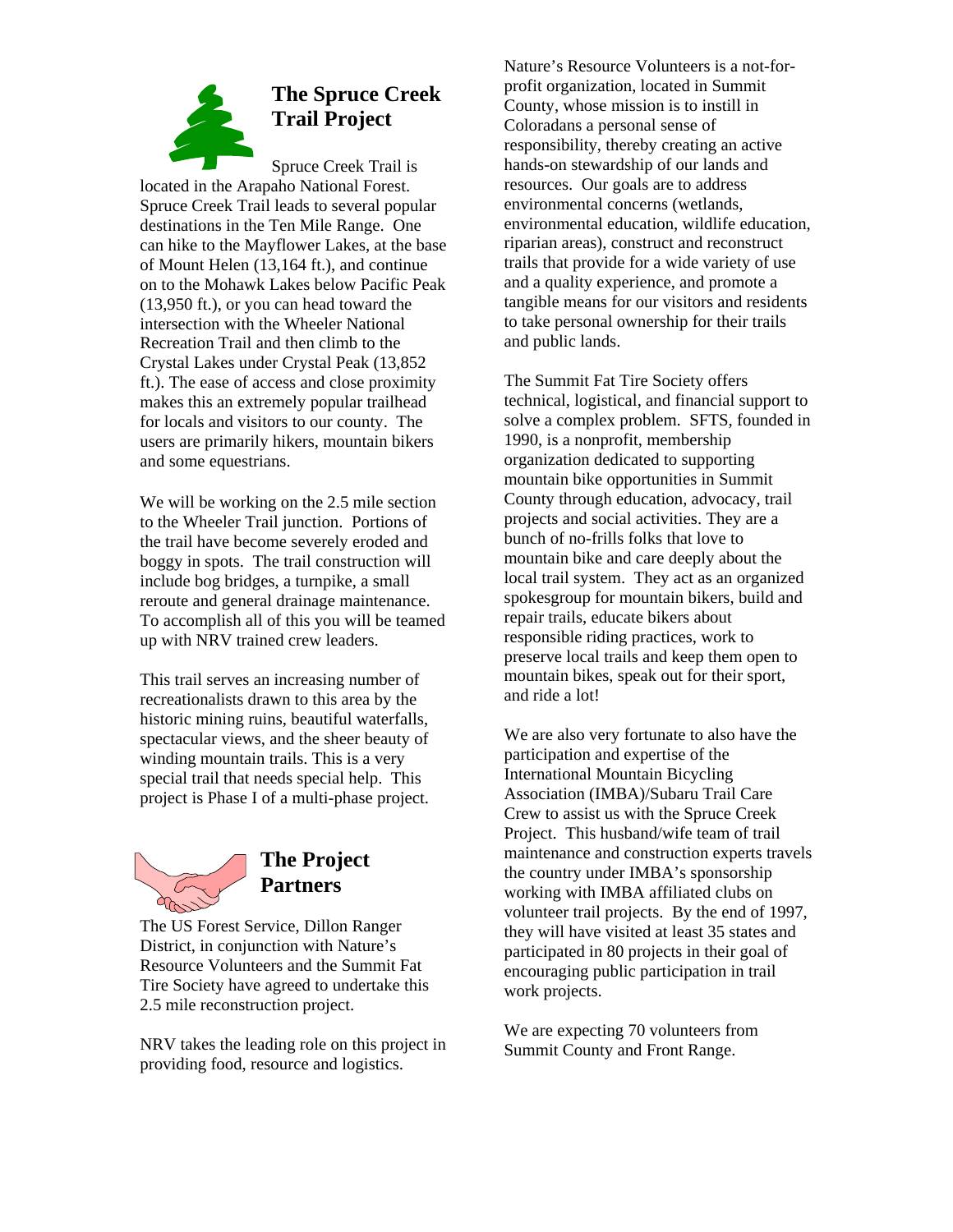## **SPRUCE CREEK TRAIL PROJECT FACTS**

**Please read the information in this fact sheet carefully. If you have any questions or are unable to participate call NRV at (970) 262-3497** 

## *Thanks for your participation!*

#### **DATE:**

Saturday, August 16, 1997

#### **TIME:**

Meet at 8:00 a.m. at the Trailhead

### **LOCATION:**

Spruce Creek Trail, just south of the Town of Breckenridge.

### **DIRECTIONS & PARKING:**

Drive south on Colorado Rt. 9, 2.4 miles from Breckenridge Bell Tower Mall. Turn right on Spruce Creek Road (across from the Goose Pasters Tarn, a large pond on the left), follow Spruce Creek Road as it wanders through the Crown subdivision. At the Y, go to the left 1.2 miles to the trailhead. You will see parking directional signs on the road. Please follow them and park as indicated. *Our parking space is limited.* **We strongly urge you to car pool**. You can park at the F lot just around the corner from the Bell Tower Mall.

**PLEASE NOTE:** We will be using a shuttle to transport you from the trailhead to the work site. Please arrive on time to accommodate the shuttle and plan to spend all day on the project. Come prepared with a fanny pack to carry water and your day needs.

#### **MEALS:**

Coffee and bagels will be provided at registration. Hearthstone Catering (MiCasa) is generously providing sack lunches, and a tail gate party following the project.

### **WHAT TO WEAR:**

Elevation is above 10,000 feet, so wear layers. Be prepared for the constantly changing weather typical in the Rocky Mountains. You should dress in layers and bring:

- long pants (or lots of mosquito repellant)
- boots or sturdy footwear (no TEVAs)
- hat

#### **WHAT TO BRING:**

- leather work boots/shoes and gloves
- rain gear and warm clothing
- extra clothing
- insect repellant
- sun screen
- water bottles filled with water
- gaiters (if you have them).

#### **SCHEDULE:**

**7:30 a.m.** All Project team and crew leaders arrive

**8:00 – 8:30** Registration and shuttle from trailhead

**8:30 – 4:00** Project construction, lunch with crew at work site

**4:00 p.m. - ??** Tailgate party at trailhead